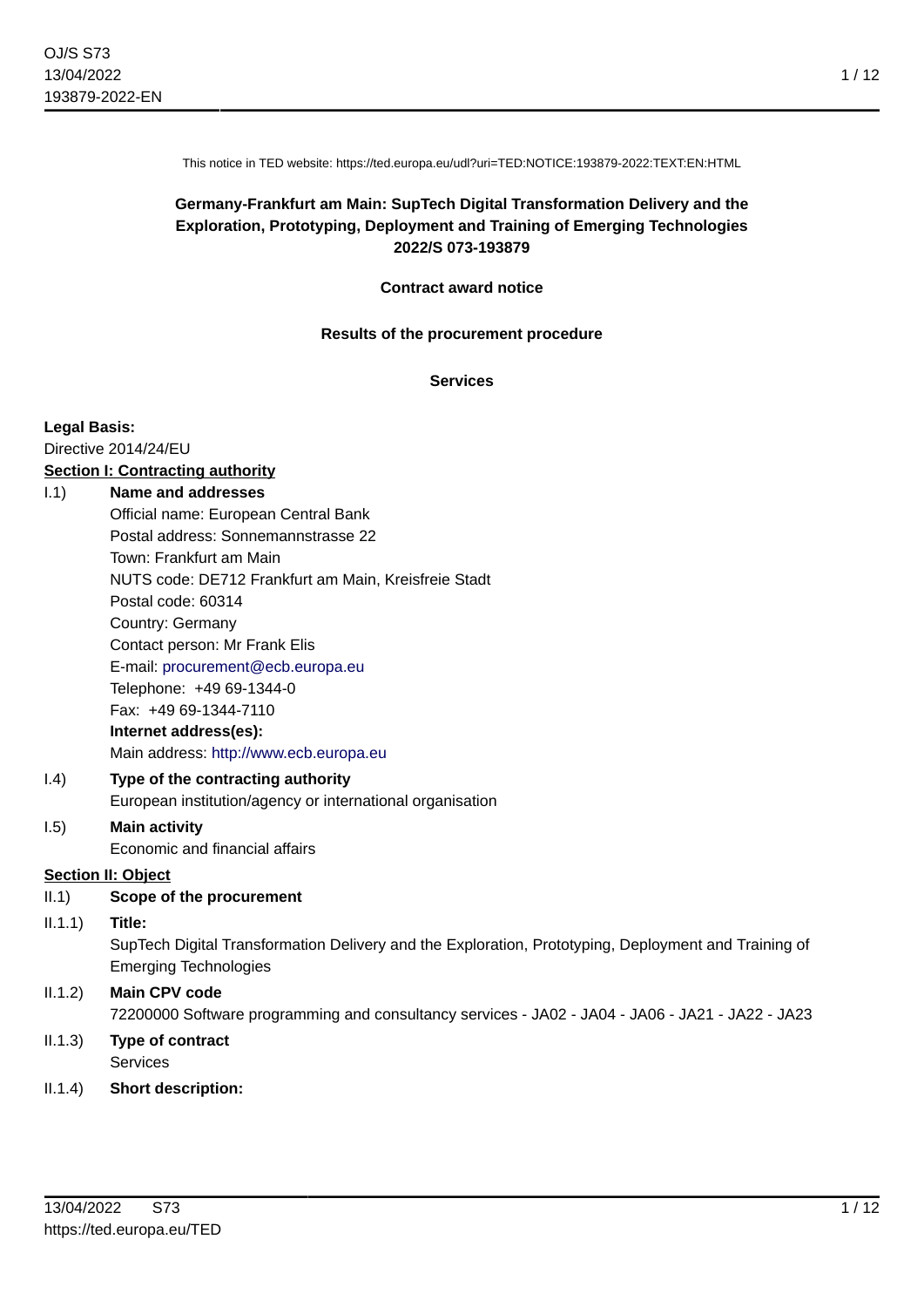The ECB is seeking suppliers to provide the following services: — lot 1 – SupTech digital transformation delivery including business process reengineering and the deployment of emerging technologies – PRO-005935; — lot 2 – brokerage of emerging technologies exploration, prototyping and training services for banking supervision and central banking – PRO-005900. II.1.6) **Information about lots** This contract is divided into lots: yes II.1.7) **Total value of the procurement (excluding VAT)** Value excluding VAT: 227 500 000.00 EUR II.2) **Description** II.2.1) **Title:** PRO-005935 – SupTech Digital Transformation Delivery Including Business Process Reengineering and the Deployment of Emerging Technologies Lot No: 1 II.2.2) **Additional CPV code(s)** 72200000 Software programming and consultancy services 72210000 Programming services of packaged software products 72220000 Systems and technical consultancy services 72221000 Business analysis consultancy services 72222200 Information systems or technology planning services 72222300 Information technology services 72223000 Information technology requirements review services 72224000 Project management consultancy services 72224100 System implementation planning services 72230000 Custom software development services 72232000 Development of transaction processing and custom software 72240000 Systems analysis and programming services 72243000 Programming services 72250000 System and support services 72260000 Software-related services 72262000 Software development services 72263000 Software implementation services 72266000 Software consultancy services 72267000 Software maintenance and repair services 72267100 Maintenance of information technology software 72267200 Repair of information technology software 73210000 Research consultancy services 73220000 Development consultancy services II.2.3) **Place of performance** NUTS code: DE712 Frankfurt am Main, Kreisfreie Stadt Main site or place of performance: Limitation to service provision from locations within the European Economic Area possible in a later call-off. II.2.4) **Description of the procurement:**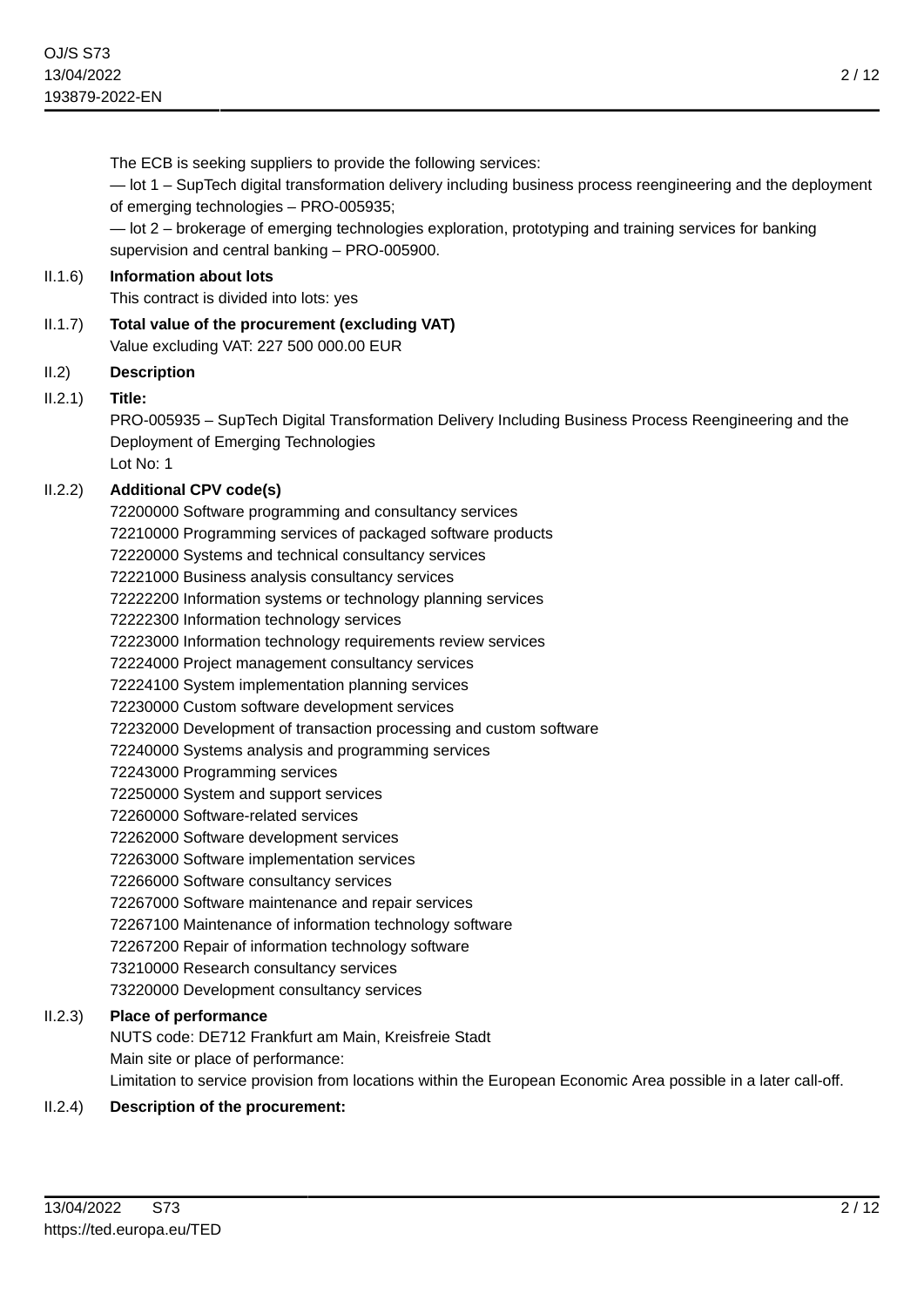## For lot 1:

The scope of this procurement procedure is to procure external consultancy support to improve and further digitise existing supervisory practices and tasks at the ECB.

The consultancy services will cover business process reengineering services, digital transformation services for intra-institutional and inter-institutional supervisory practices, intelligent business process automation for banking supervision, advisory and delivery services to accelerate the deployment and integration of AI/ML capabilities into existing SSM application and the delivery of additional smart IT solutions for the SSM using emerging technologies (e.g. text analytics, chatbots).

The procured framework agreements will have a focus on the services required for banking supervision and require respective supplier's knowledge.

### II.2.5) **Award criteria**

Quality criterion - Name: Quality. Further details will be provided to the successful candidates in their invitation to tender / Weighting: 55 %

Price - Weighting: 45 %

II.2.11) **Information about options**

Options: no

II.2.13) **Information about European Union funds**

The procurement is related to a project and/or programme financed by European Union funds: no

### II.2.14) **Additional information**

II.2) **Description**

### II.2.1) **Title:**

PRO-005900 – Brokerage of Emerging Technologies Exploration, Prototyping and Training Services for Banking Supervision and Central Banking Lot No: 2

## II.2.2) **Additional CPV code(s)**

72200000 Software programming and consultancy services 72220000 Systems and technical consultancy services 72230000 Custom software development services 72240000 Systems analysis and programming services 72244000 Prototyping services 72260000 Software-related services 72262000 Software development services 72266000 Software consultancy services 73210000 Research consultancy services 73220000 Development consultancy services

### II.2.3) **Place of performance**

NUTS code: DE712 Frankfurt am Main, Kreisfreie Stadt

Main site or place of performance:

Limitation to service provision from locations within the European Economic Area possible in a later request for services.

### II.2.4) **Description of the procurement:**

The scope of this procurement procedure is to have access to highly-specialised academic think tanks, SMEs and start-ups in the field in the field of digitalisation, artificial intelligence and other emerging technologies (e.g.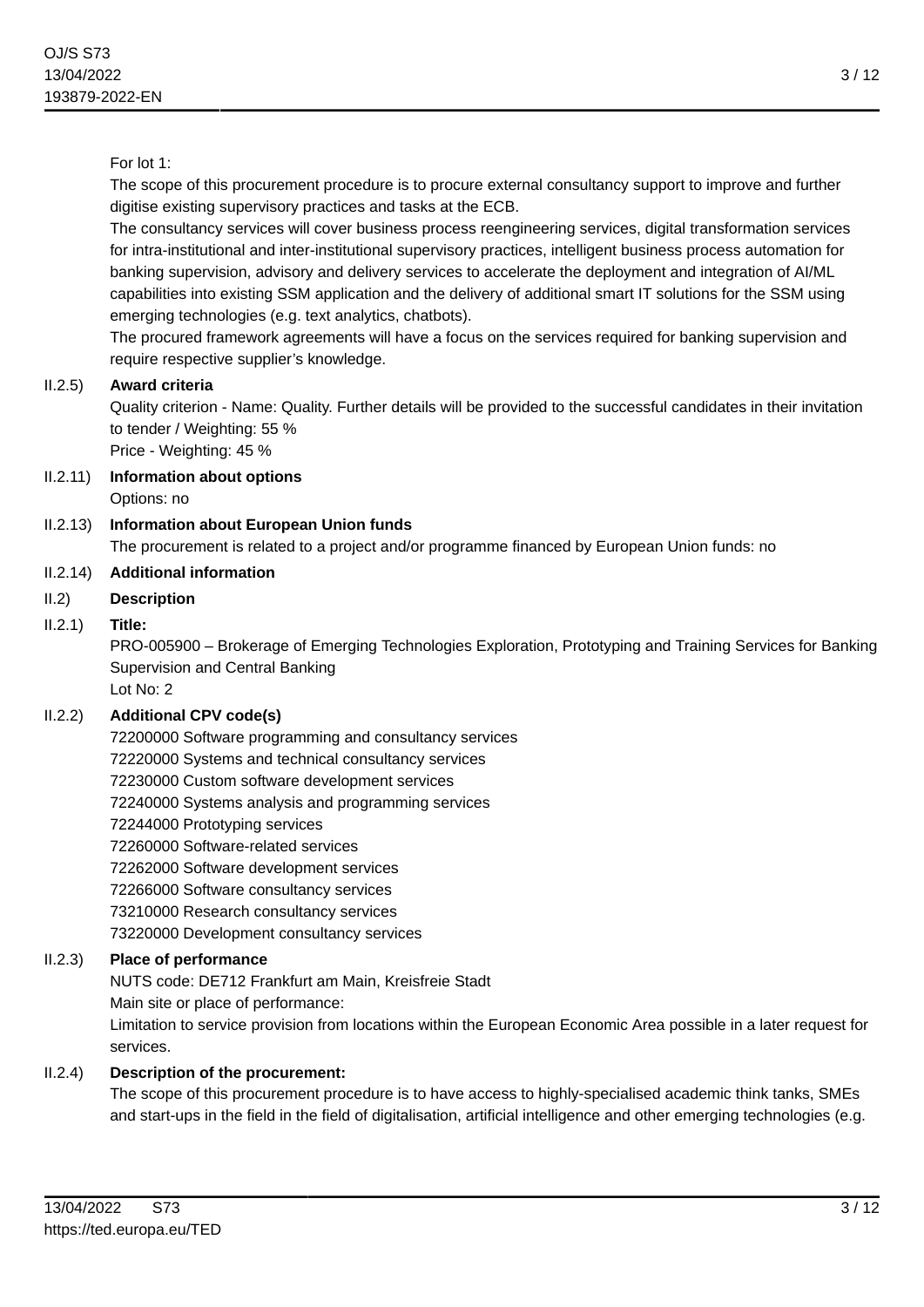robotic process automation, text analytics, low-code-development) relevant for European Central Bank (ECB) central banking and ECB banking supervision. The services to be procured in this lot consist of two elements: 1. start-ups scouting and rapid prototyping services, including scouting, matching, selection and sub-contracting of innovation ecosystem partners (SMEs, start-ups and academia) to work on emerging technologies exploration and prototyping (including exploration, proofs of concept, prototypes and/or minimum viable products);

2. tailored acceleration/education programmes, including providing regular information about latest market trends, delivering tailored educational services (mix of theoretical knowledge and real-life use-cases), and preparation and support for acceleration programmes and other initiatives on areas of interest.

One single broker shall be contracted with the aim to facilitate the cooperation and engagement with academia, SMEs and start-ups for specific business problems of the ECB. The broker shall act as the single contractor of the ECB and offer access to academia, SMEs and start-ups though sub-contracting them.

The ECB expects from the broker reasonable handling fees, value added services, connection and engagement with relevant European (and ideally also other international) SMEs, start-ups and academic think tanks useful for the ECB, and complementary advisory services such as web-based access to deliverables such as trend scouting, innovation radar, webinars and other training material.

The procured framework agreement will be used by all business areas at the ECB that need support and information in the field of emerging technologies, without a limitation to the field of banking supervision.

## II.2.5) **Award criteria**

Quality criterion - Name: Quality. Further details will be provided to the successful candidates in their invitation to tender / Weighting: 55 %

Price - Weighting: 45 %

II.2.11) **Information about options** Options: no

II.2.13) **Information about European Union funds** The procurement is related to a project and/or programme financed by European Union funds: no

## II.2.14) **Additional information**

### **Section IV: Procedure**

- IV.1) **Description**
- IV.1.1) **Type of procedure** Competitive procedure with negotiation
- IV.1.3) **Information about a framework agreement or a dynamic purchasing system** The procurement involves the establishment of a framework agreement
- IV.1.8) **Information about the Government Procurement Agreement (GPA)** The procurement is covered by the Government Procurement Agreement: no

## IV.2) **Administrative information**

- IV.2.1) **Previous publication concerning this procedure** Notice number in the OJ S: [2020/S 255-639220](https://ted.europa.eu/udl?uri=TED:NOTICE:639220-2020:TEXT:EN:HTML)
- IV.2.8) **Information about termination of dynamic purchasing system**

## IV.2.9) **Information about termination of call for competition in the form of a prior information notice**

## **Section V: Award of contract**

**Contract No:** 1 **Lot No:** 1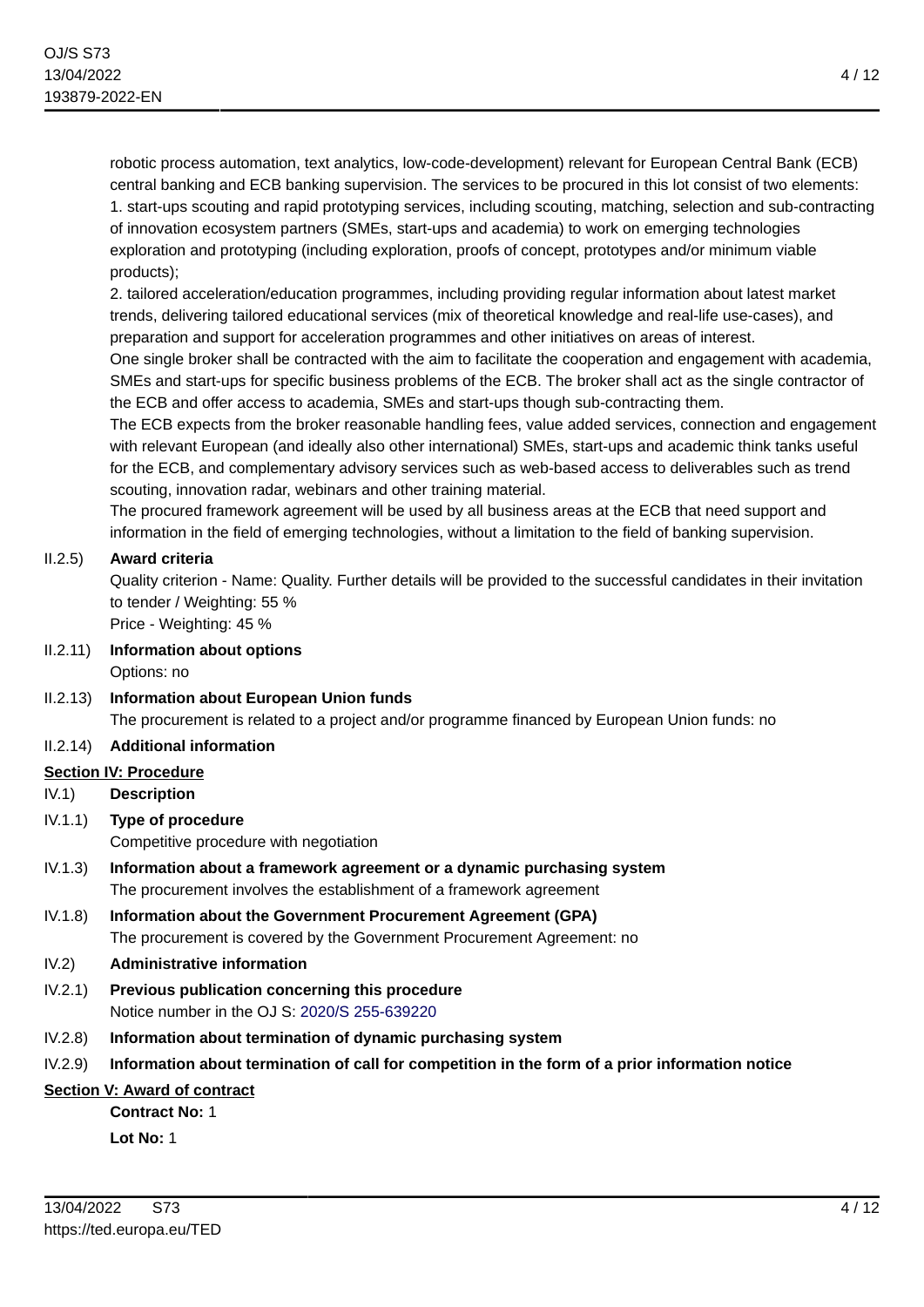## **Title:**

PRO-005935 - SupTech Digital Transformation Delivery Including Business Process Reengineering and the Deployment of Emerging Technologies

A contract/lot is awarded: yes

## V.2) **Award of contract**

V.2.1) **Date of conclusion of the contract:** 07/02/2022

## V.2.2) **Information about tenders**

Number of tenders received: 9 Number of tenders received from SMEs: 0 Number of tenders received from tenderers from other EU Member States: 0 Number of tenders received from tenderers from non-EU Member States: 0 Number of tenders received by electronic means: 9 The contract has been awarded to a group of economic operators: no

### V.2.3) **Name and address of the contractor**

Official name: d-fine GmbH National registration number: Amtsgericht Frankfurt am Main, Deutschland, HRB48103 Postal address: An der Hauptwache 7 Town: Frankfurt NUTS code: DE712 Frankfurt am Main, Kreisfreie Stadt Postal code: 60313 Country: Germany The contractor is an SME: no

### V.2.4) **Information on value of the contract/lot (excluding VAT)** Initial estimated total value of the contract/lot: 210 000 000.00 EUR Total value of the contract/lot: 210 000 000.00 EUR

## V.2.5) **Information about subcontracting**

The contract is likely to be subcontracted Short description of the part of the contract to be subcontracted: Depending on the dedicated call-offs:

— d-fine AG, Suisse,

— d-fine Austria GmbH,

— d-fine Ltd. UK,

— UnternehmerTUM Solutions GmbH, Germany: (non-profit organization). for provision of artificial intelligence technologies, part of the Al methodology services and advice on organizational challenges of adopting Al and related people development embedded in a broad European Ecosystem

## **Section V: Award of contract**

**Contract No:** 2

**Lot No:** 1

**Title:**

PRO-005935 - SupTech Digital Transformation Delivery Including Business Process Reengineering and the Deployment of Emerging Technologies

A contract/lot is awarded: yes

## V.2) **Award of contract**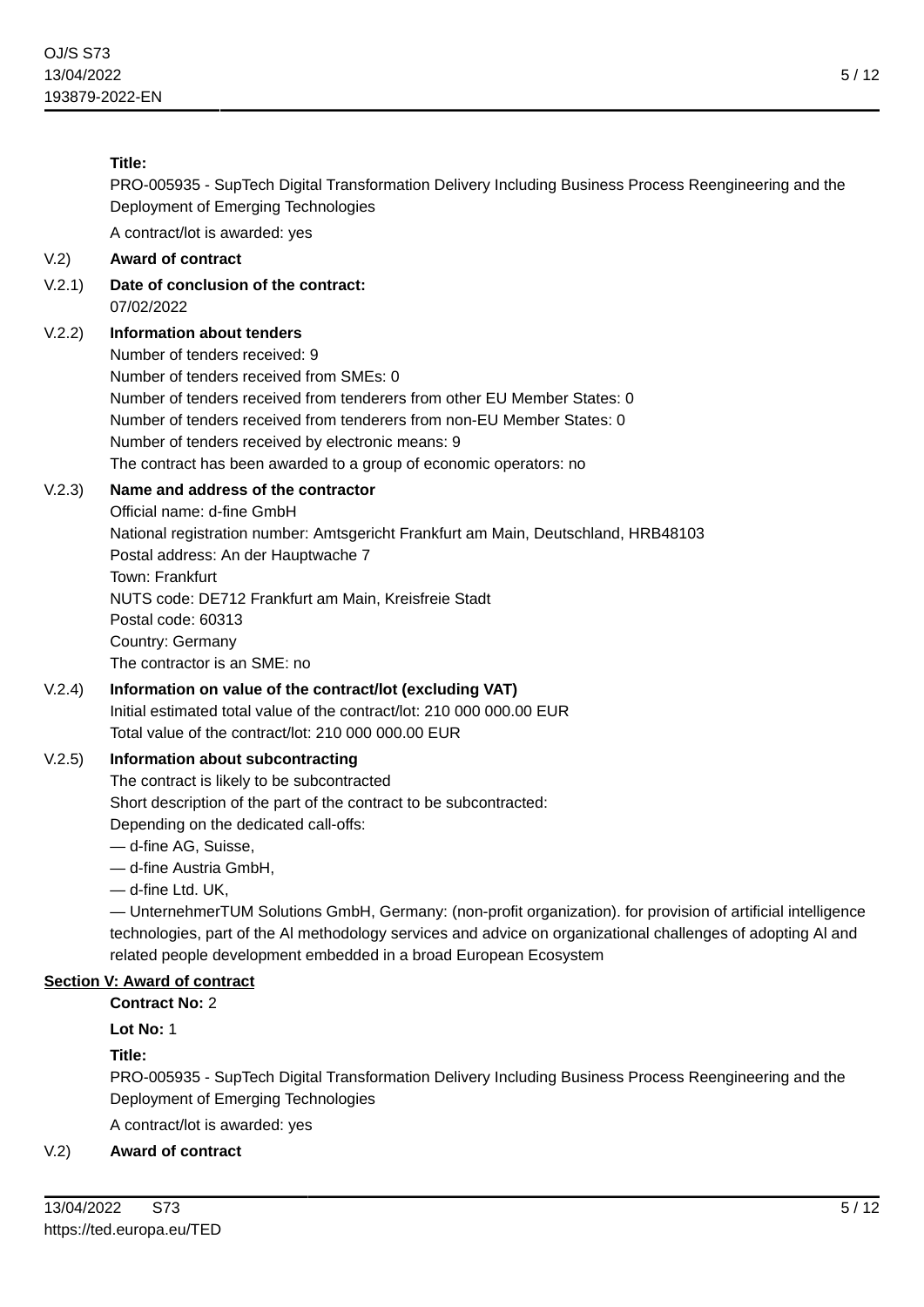| V.2.1) | Date of conclusion of the contract:<br>07/02/2022                                                                                                                                                                                                                                                                                                                                             |
|--------|-----------------------------------------------------------------------------------------------------------------------------------------------------------------------------------------------------------------------------------------------------------------------------------------------------------------------------------------------------------------------------------------------|
| V.2.2) | <b>Information about tenders</b><br>Number of tenders received: 9<br>Number of tenders received from SMEs: 0<br>Number of tenders received from tenderers from other EU Member States: 0<br>Number of tenders received from tenderers from non-EU Member States: 0<br>Number of tenders received by electronic means: 9<br>The contract has been awarded to a group of economic operators: no |
| V.2.3) | Name and address of the contractor<br>Official name: IBM Deutschland GmbH<br>National registration number: Amtsgericht Stuttgart, Deutschland, HRB14562<br>Postal address: Wilhelm-Fey Straße 34<br>Town: Frankfurt am Main<br>NUTS code: DE712 Frankfurt am Main, Kreisfreie Stadt<br>Postal code: 65936<br>Country: Germany<br>The contractor is an SME: no                                 |
| V.2.4) | Information on value of the contract/lot (excluding VAT)<br>Initial estimated total value of the contract/lot: 210 000 000.00 EUR<br>Total value of the contract/lot: 210 000 000.00 EUR                                                                                                                                                                                                      |
| V.2.5) | Information about subcontracting<br>The contract is likely to be subcontracted<br>Short description of the part of the contract to be subcontracted:<br>Depending on the dedicated call-offs:<br>- IBM Client Innovation Center Germany GmbH,                                                                                                                                                 |

- IBM Deutschland Financial Markets Services GmbH,
- International Business Machines Corporation (United States),
- Compagnie IBM France,
- IBM Romania S.R.L,
- IBM India Private Limited

## **Section V: Award of contract**

# **Contract No:** 3

**Lot No:** 1

## **Title:**

PRO-005935 - SupTech Digital Transformation Delivery Including Business Process Reengineering and the Deployment of Emerging Technologies

A contract/lot is awarded: yes

# V.2) **Award of contract**

V.2.1) **Date of conclusion of the contract:** 14/02/2022

# V.2.2) **Information about tenders**

Number of tenders received: 9 Number of tenders received from SMEs: 0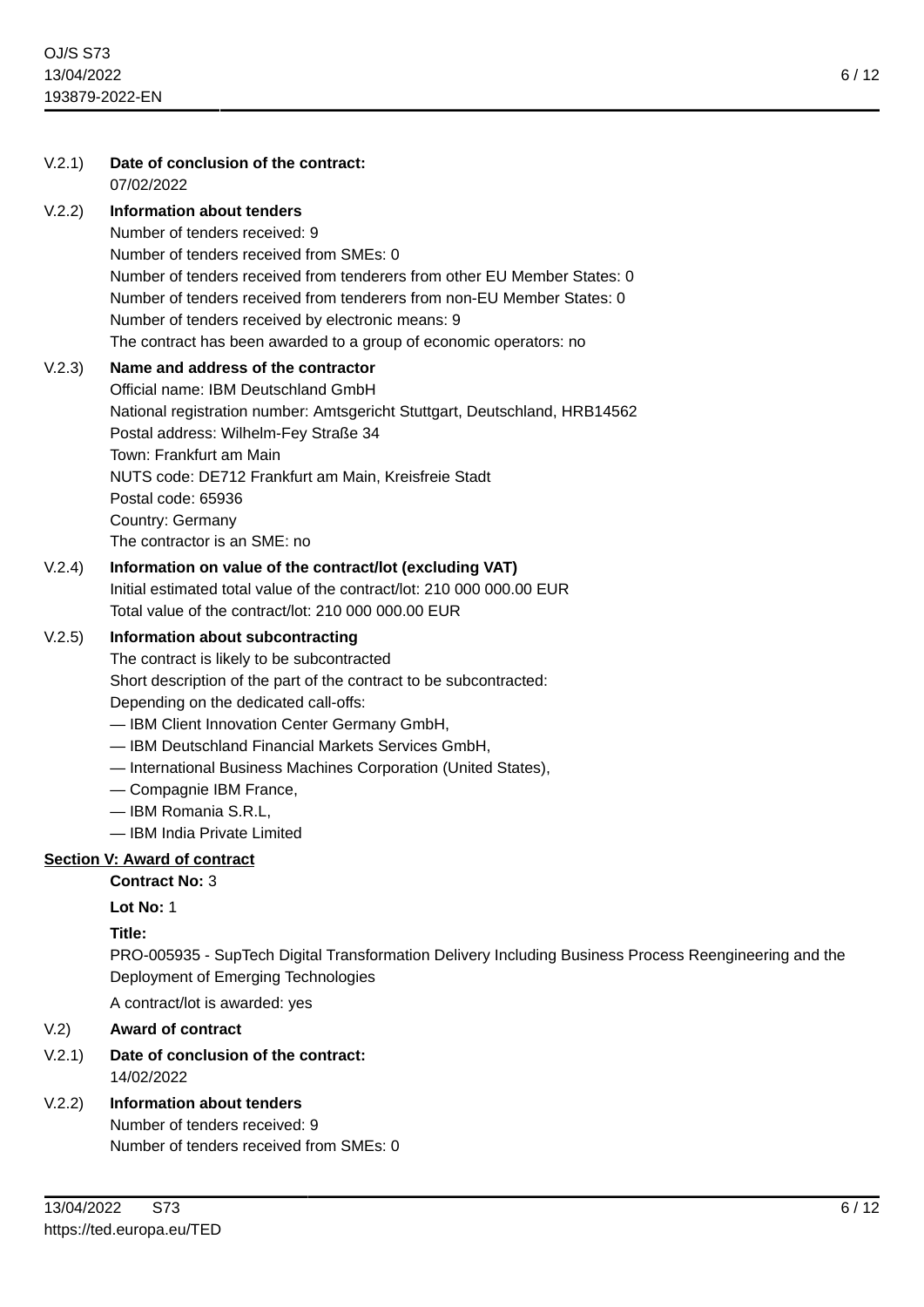|        | Number of tenders received from tenderers from other EU Member States: 0<br>Number of tenders received from tenderers from non-EU Member States: 0<br>Number of tenders received by electronic means: 9<br>The contract has been awarded to a group of economic operators: yes                                                                                                                                                                                                                                                                                                            |
|--------|-------------------------------------------------------------------------------------------------------------------------------------------------------------------------------------------------------------------------------------------------------------------------------------------------------------------------------------------------------------------------------------------------------------------------------------------------------------------------------------------------------------------------------------------------------------------------------------------|
| V.2.3) | Name and address of the contractor<br>Official name: NTT DATA Deutschland GmbH<br>National registration number: Amtsgericht München, Deutschland, HRB51846<br>Postal address: Königsberger Straße 1<br>Town: Frankfurt<br>NUTS code: DE712 Frankfurt am Main, Kreisfreie Stadt<br>Postal code: 60487<br>Country: Germany<br>The contractor is an SME: no                                                                                                                                                                                                                                  |
| V.2.3) | Name and address of the contractor<br>Official name: NTT DATA Belgique SRL<br>National registration number: 0712.941.486<br>Postal address: Rue de Spa 8<br>Town: Brussel<br>NUTS code: BE100 Arr. de Bruxelles-Capitale / Arr. Brussel-Hoofdstad<br>Postal code: 1000<br>Country: Belgium<br>The contractor is an SME: no                                                                                                                                                                                                                                                                |
| V.2.4) | Information on value of the contract/lot (excluding VAT)<br>Initial estimated total value of the contract/lot: 210 000 000.00 EUR<br>Total value of the contract/lot: 210 000 000.00 EUR                                                                                                                                                                                                                                                                                                                                                                                                  |
| V.2.5) | Information about subcontracting<br>The contract is likely to be subcontracted<br>Short description of the part of the contract to be subcontracted:<br>Depending on the dedicated call-offs<br>- NTT DATA Spain, NTT DATA Portugal, NTT Argentina (everis Argentina SA),<br>- SAS Institute GmbH (Germany), NV SAS Institute SA (Belgium), SAS Institute BV (The Netherlands), all for<br>AI, Financial Risk, Credit Risk<br>- Quantexa (Belgium), for Al<br>- Regnology (Germany), for Stress Test Data and ITS/XBRL<br>- Active Viam (UK), for Stress Test exercises quality assurance |
|        | <b>Section V: Award of contract</b>                                                                                                                                                                                                                                                                                                                                                                                                                                                                                                                                                       |
|        | <b>Contract No: 4</b>                                                                                                                                                                                                                                                                                                                                                                                                                                                                                                                                                                     |
|        | Lot No: 1                                                                                                                                                                                                                                                                                                                                                                                                                                                                                                                                                                                 |
|        | Title:                                                                                                                                                                                                                                                                                                                                                                                                                                                                                                                                                                                    |
|        | PRO-005935 - SupTech Digital Transformation Delivery Including Business Process Reengineering and the<br>Deployment of Emerging Technologies                                                                                                                                                                                                                                                                                                                                                                                                                                              |
|        | A contract/lot is awarded: yes                                                                                                                                                                                                                                                                                                                                                                                                                                                                                                                                                            |

## V.2) **Award of contract**

## V.2.1) **Date of conclusion of the contract:**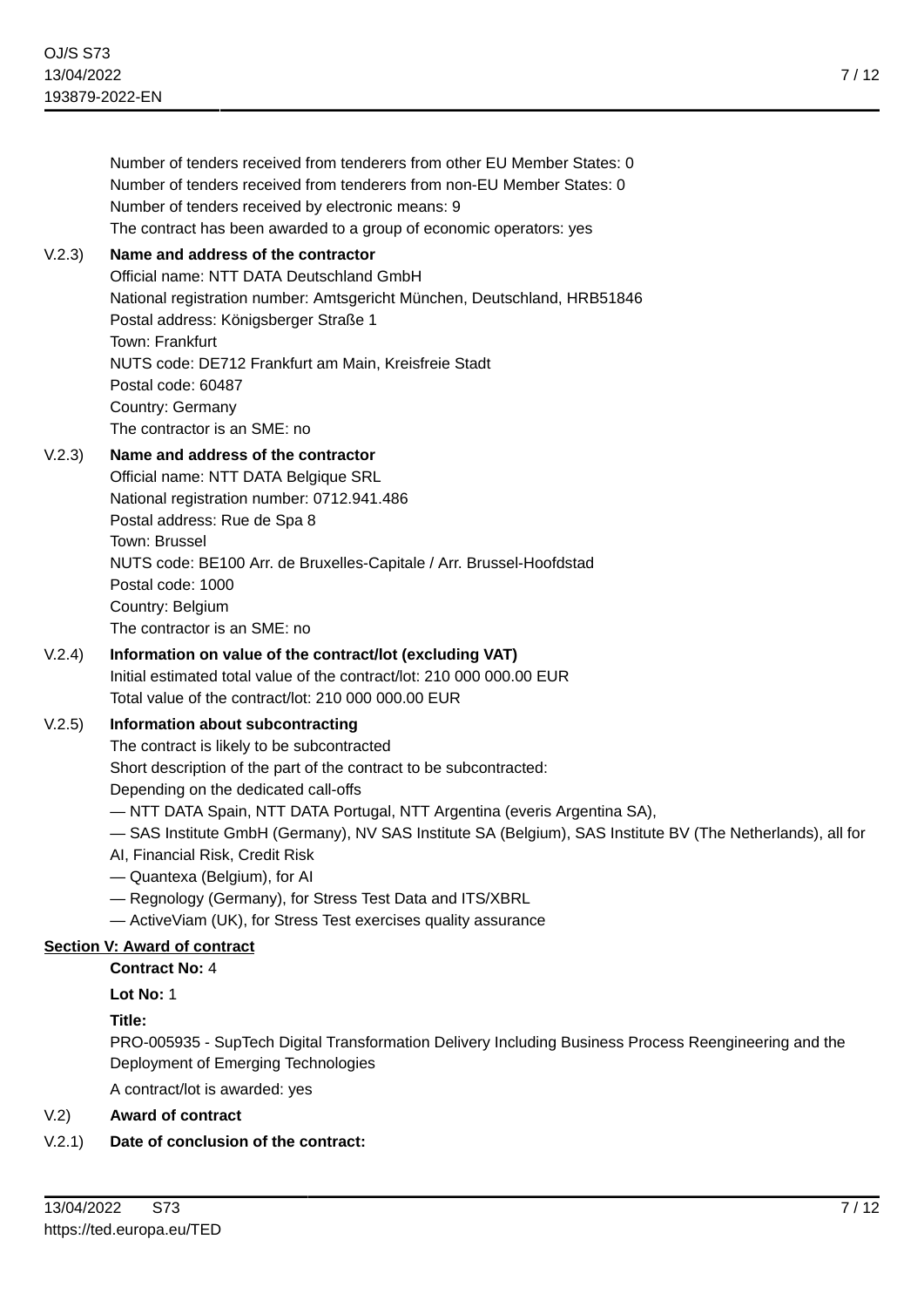### 08/02/2022

## V.2.2) **Information about tenders**

Number of tenders received: 9 Number of tenders received from SMEs: 0 Number of tenders received from tenderers from other EU Member States: 0 Number of tenders received from tenderers from non-EU Member States: 0 Number of tenders received by electronic means: 9 The contract has been awarded to a group of economic operators: no

### V.2.3) **Name and address of the contractor**

Official name: Oliver Wyman GmbH National registration number: Amtsgericht München, Deutschland, HRB 103619 Postal address: Friedrich Ebert Anlage 48 Town: Frankfurt NUTS code: DE712 Frankfurt am Main, Kreisfreie Stadt Postal code: 60308 Country: Germany The contractor is an SME: no

## V.2.4) **Information on value of the contract/lot (excluding VAT)**

Initial estimated total value of the contract/lot: 210 000 000.00 EUR Total value of the contract/lot: 210 000 000.00 EUR

### V.2.5) **Information about subcontracting**

The contract is likely to be subcontracted Short description of the part of the contract to be subcontracted: Depending on the dedicated call-offs:

— HCL Technologies Germany GmbH, for provision of technological expertise and capacities in the domain of software development, data science, AI/MS technologies, UX/UI and IT infrastructure, as well as deploying HCL specialised staff with relevant experience within joint teams

### **Section V: Award of contract**

### **Contract No:** 5

**Lot No:** 1

### **Title:**

PRO-005935 - SupTech Digital Transformation Delivery Including Business Process Reengineering and the Deployment of Emerging Technologies

A contract/lot is awarded: yes

### V.2) **Award of contract**

V.2.1) **Date of conclusion of the contract:** 08/02/2022

### V.2.2) **Information about tenders**

Number of tenders received: 9

Number of tenders received from SMEs: 0 Number of tenders received from tenderers from other EU Member States: 0 Number of tenders received from tenderers from non-EU Member States: 0 Number of tenders received by electronic means: 9 The contract has been awarded to a group of economic operators: no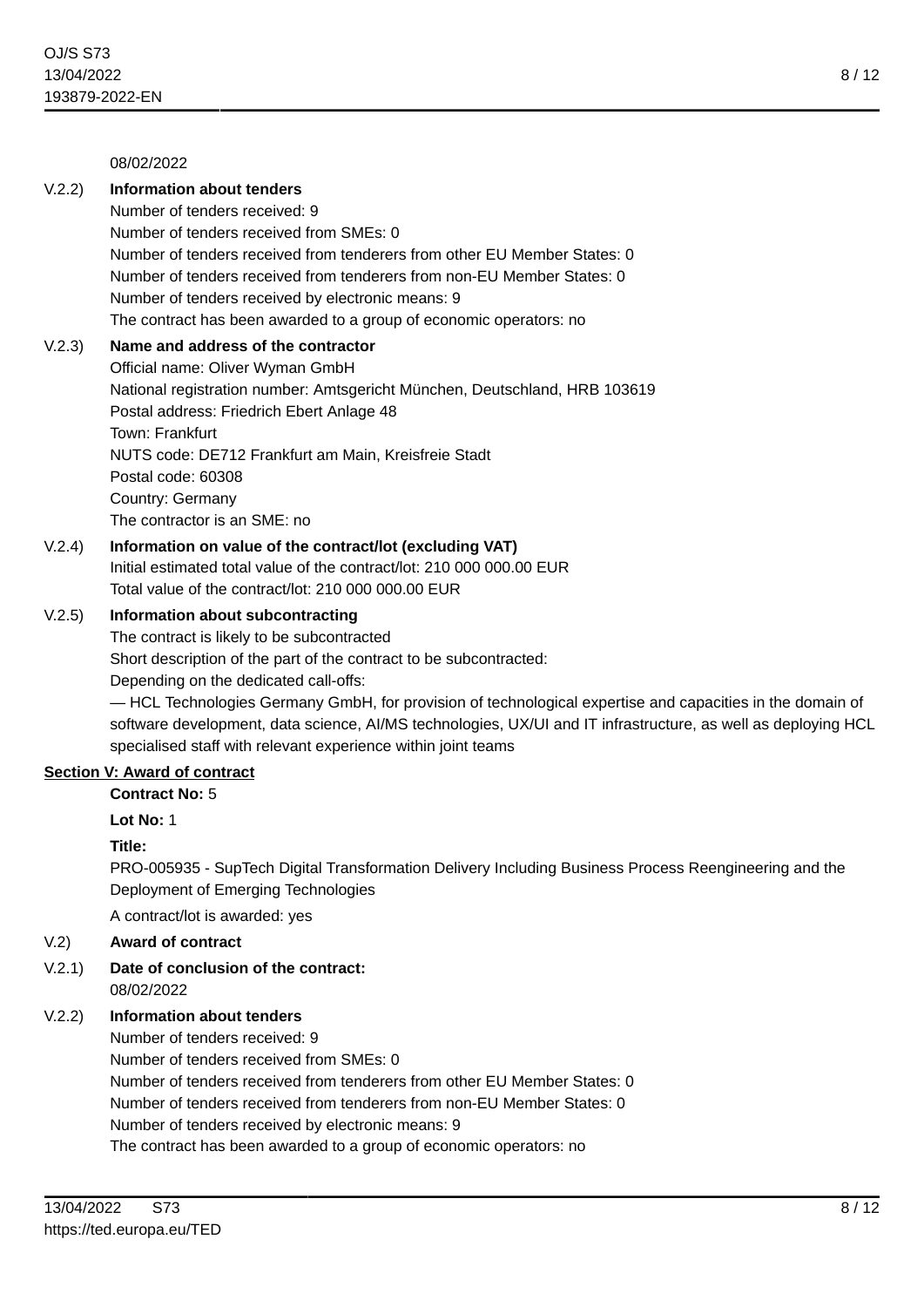### V.2.3) **Name and address of the contractor**

Official name: Senacor FCS GmbH National registration number: Amtsgericht Frankfurt am Main, Deutschland, HRB 94463 Postal address: Düsseldorfer Straße 13 Town: Eschborn NUTS code: DE71A Main-Taunus-Kreis Postal code: 65760 Country: Germany The contractor is an SME: no

## V.2.4) **Information on value of the contract/lot (excluding VAT)** Initial estimated total value of the contract/lot: 210 000 000.00 EUR

Total value of the contract/lot: 210 000 000.00 EUR

### V.2.5) **Information about subcontracting**

The contract is likely to be subcontracted

Short description of the part of the contract to be subcontracted:

Depending on the dedicated call-offs:

— Senacor BCS GmbH (Germany),

— Business Reporting Advisory Group SP. Z O.O. - SP.K. (BR-AG) (Poland), for provision of in-depth XBRL processing and regulatory reporting standards,

— Alexander Thamm GmbH (Germany), for provision of additional expertise and capacities in Data Science / Artificial Intelligence

### **Section V: Award of contract**

### **Contract No:** 1

**Lot No:** 2

**Title:**

PRO-005900 - Brokerage of Emerging Technologies Exploration, Prototyping and Training Services for Banking Supervision and Central Banking

A contract/lot is awarded: yes

## V.2) **Award of contract**

## V.2.1) **Date of conclusion of the contract:**

14/12/2021

## V.2.2) **Information about tenders**

Number of tenders received: 6 Number of tenders received from SMEs: 0 Number of tenders received from tenderers from other EU Member States: 3 Number of tenders received from tenderers from non-EU Member States: 0 Number of tenders received by electronic means: 6 The contract has been awarded to a group of economic operators: yes

## V.2.3) **Name and address of the contractor**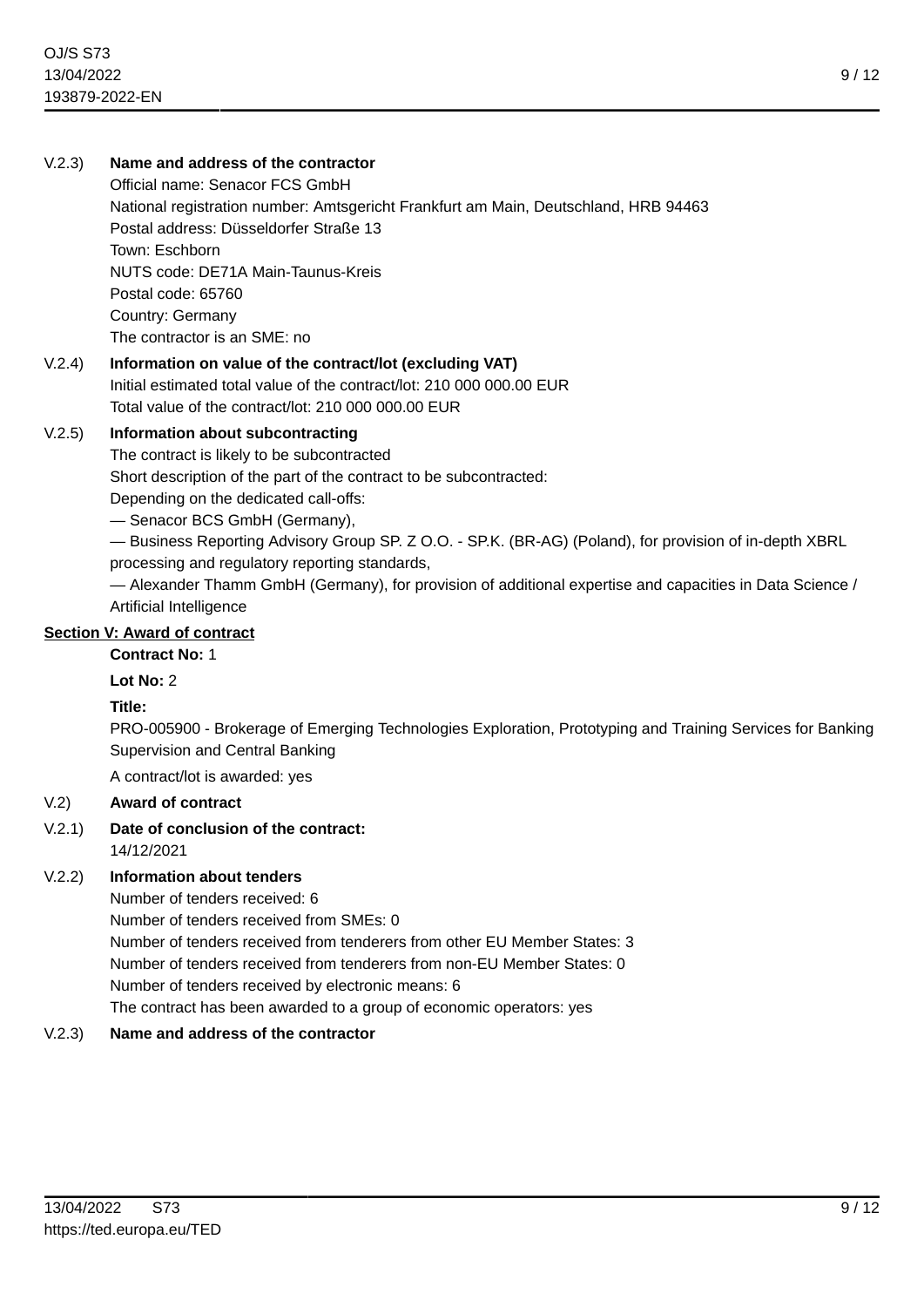Official name: INTRASOFT International S.A. National registration number: B56565 Postal address: Rue Nicolas Bové 2b Town: Luxembourg NUTS code: LU000 Luxembourg Postal code: L-1253 Country: Luxembourg The contractor is an SME: no

## V.2.3) **Name and address of the contractor** Official name: INSEAD Postal address: Boulevard de Constance Town: Fontainebleau Cedex NUTS code: FR102 Seine-et-Marne Postal code: 77305 Country: France The contractor is an SME: no

## V.2.3) **Name and address of the contractor**

Official name: GFT Italia S.r.l. National registration number: VAT Number 00819200478 Postal address: Via Sile 18 Town: Milano NUTS code: ITC4C Milano Postal code: 20139 Country: Italy The contractor is an SME: no

V.2.4) **Information on value of the contract/lot (excluding VAT)** Initial estimated total value of the contract/lot: 17 500 000.00 EUR Total value of the contract/lot: 17 500 000.00 EUR

### V.2.5) **Information about subcontracting**

The contract is likely to be subcontracted Short description of the part of the contract to be subcontracted: Depending on the dedicated Request for Services:

- EIT Digital IVZW (Belgium):
- Global Knowledge Network Training Ltd (UK):
- INSEAD Public Limited Company by Guarantee (Singapore):
- EDEX Educational Excellence Corporation Limited (Cyprus)
- Found.ation Maker's Place Private Company (Greece)
- Civitta International OÜ (Estonia)

## **Section VI: Complementary information**

## VI.3) **Additional information:**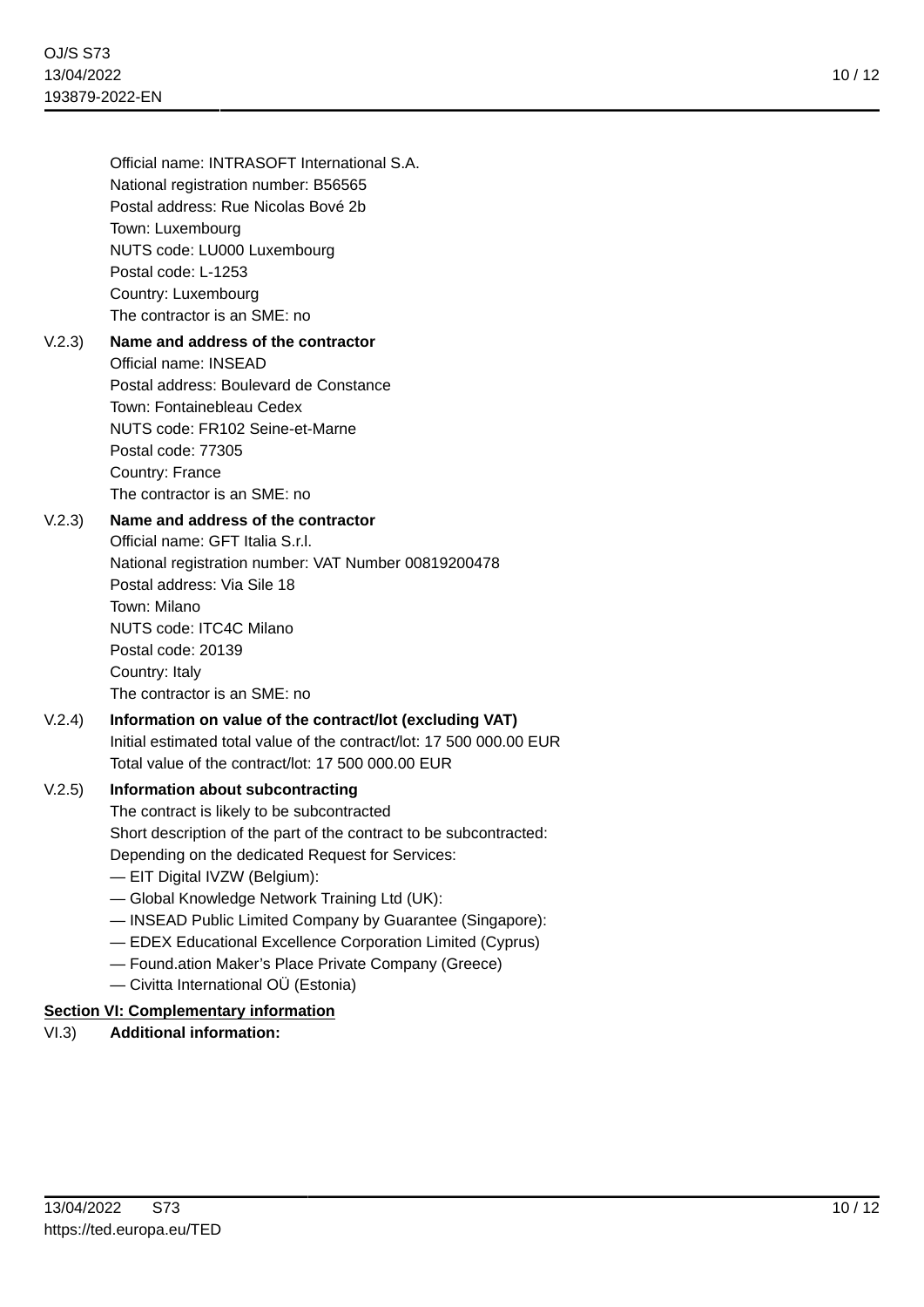The two lots are conducted as technically separated tender procedures via the ECB's electronic tendering system (e-tendering) which can be accessed via the following internet address:

### <http://www.ecb.europa.eu/ecb/jobsproc/sourcing/html/index.en.html>

If you have not used the ECB's electronic tendering system before, you need to register via the above link (click on 'Register'). Subsequently to the registration, you will receive an automated notification with your user credentials to log in (click on 'Login') and to access the tender documentation. Please note that:

— A registration to the above system is only required once and you can reuse your user credentials in all future procedures of the ECB which are conducted via the above system. Therefore, please keep your user credentials for the future;

— In case you should have participated in previous ECB tender procedure(s) in the past which were conducted via the ECB's prior online system, you nevertheless need to register once to the ECB's electronic tendering system under the above address;

— Your mere registration does not constitute an application/tender. You must submit your application/tender via the ECB's electronic tendering system as further instructed in the application/tender documentation.

The system reference number for the above procurement is:

For lot 1: RFX-PT-2020-000082 PRO-005935-L1-R1-SupTech Dig. Transform

For lot 2: RFX-PT-2020-000083 PRO-005900-L2-R1-SupTech Brokerage Serv

To download the tender documents, log on to the ECB's electronic tendering system with your login and password. Expand the field 'Public Tenders – Upcoming Events'. Click on 'Click to request an invitation to this event' for the above procedure and close the new window which opens. Once the request is completed (this can take a few minutes), the status of the participation request will change to 'Invited' and the RFx documentation will be accessible via the RF<sub>x</sub> tab.

Under the above link you also find user guides for detailed information on how to use the system and contact details for technical support.

Should you require technical help when using the system, please contact the ECB's technical support .team at [sourcing.support@ecb.europa.eu](mailto:sourcing.support@ecb.europa.eu) by quoting the reference number and the problem experienced.

Any other queries relating to this procurement procedure and the content of the procurement documentation shall be submitted as message via the ECB's e-tendering system (under the tab 'Discussion').

The ECB endeavours to answer all queries as quickly as possible but cannot guarantee a minimum time response. The ECB shall not be bound to reply to queries received less than seven calendar days before the time-limit for the submission of tenders.

The tender procedure shall be open on equal terms to all natural or legal persons resident or located in the European Union and to all natural and legal persons resident or located in a country which has ratified the World Trade Organisation Agreement on Government Procurement or has concluded with the European Union a bilateral agreement on procurement under the conditions laid down in the said agreements.

The tender procedure is conducted in accordance with ECB Decision 2016/2 laying down the Rules on Procurement (as amended), available on the ECB website at [http://www.ecb.europa.eu/ecb/jobsproc/tenders/](http://www.ecb.europa.eu/ecb/jobsproc/tenders/html/index.en.html) [html/index.en.html.](http://www.ecb.europa.eu/ecb/jobsproc/tenders/html/index.en.html)

The link <https://eur-lex.europa.eu/legal-content/EN/TXT/?uri=CELEX:02016D0002-20200501> points to a consolidated text version that is meant purely as a documentation tool and has no legal effect. The Union's institutions do not assume any liability for its contents. The authentic versions of the relevant acts, including their preambles, are those published in the Official Journal of the European Union and available in EUR-Lex. Those official texts are directly accessible through the links embedded in the respective document.

### VI.4) **Procedures for review**

VI.4.1) **Review body**